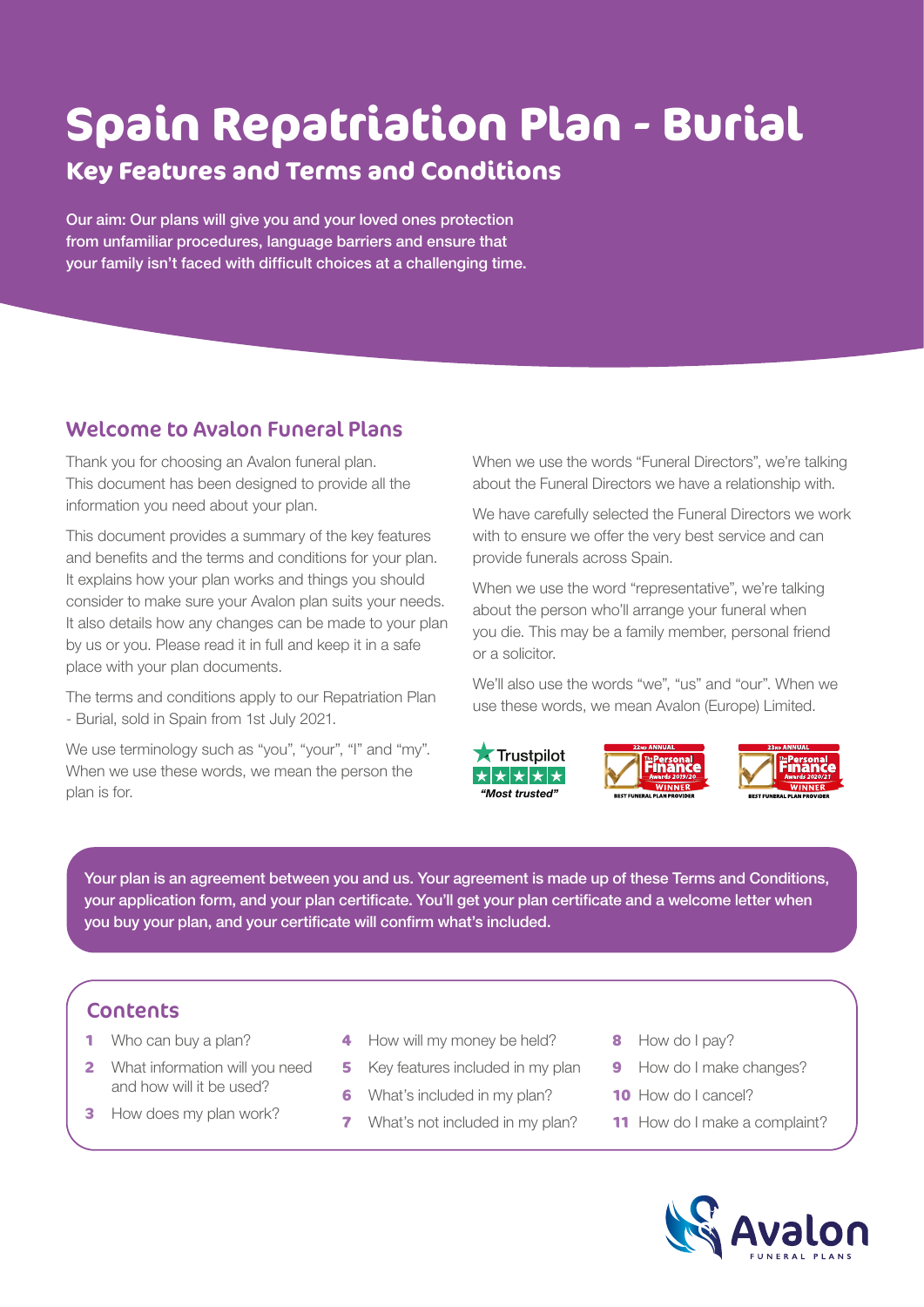|                                          | <b>Spain Repatriation</b><br>Plan - Burial |  |
|------------------------------------------|--------------------------------------------|--|
| uired for repatriation,<br>on throughout |                                            |  |
| n                                        | $\checkmark$                               |  |
|                                          | $\checkmark$                               |  |
|                                          | $\checkmark$                               |  |
|                                          | $\checkmark$                               |  |
| ull hygienic treatment                   | $\checkmark$                               |  |
|                                          | $\checkmark$                               |  |
|                                          | $\checkmark$                               |  |
| n Ireland included                       | $\checkmark$                               |  |
|                                          | $\checkmark$                               |  |
| nland Northern Ireland                   |                                            |  |
| for a burial                             | $\checkmark$                               |  |
|                                          | $\checkmark$                               |  |
| d to the funeral home<br>thern Ireland   | $\checkmark$                               |  |
|                                          | $\checkmark$                               |  |
|                                          |                                            |  |
|                                          |                                            |  |
|                                          |                                            |  |
|                                          |                                            |  |
|                                          |                                            |  |
|                                          |                                            |  |

Provision of local Funeral Director's services in Spain

4 days' mortuary expenses

Advice on certification and registration

Transportation of the deceased to the mortuary

Preparation and care of the deceased – to include full

High quality coffin for transportation

Transportation of the deceased to the airport

Flight to mainland Great Britain or mainland Northern

24/7 expat bereavement helpline

## Once back in mainland Great Britain or main

Attending to all the necessary funeral arrangements

Funeral Director's services

An allowance towards transportation of the decease within mainland Great Britain or within mainland Northern

Supply of coffin for burial

Provision of a hearse directly to the cemetery

All funeral staff required to conduct the service

Confidential advice on personal and social matters

An allowance towards the third party costs\*

LifeLocker membership

## 1. Who can buy a plan?

You must be aged 18 or over from the start date of your plan. If you're paying by instalments, you must have made all payments before your 90th birthday.

There are no health questions and no requirement for a medical examination.

Your plan can have two plan holders and the plan can provide the benefits on the event of either the first or second plan holder's death. This is referred to as a joint plan.

# 2. What information will you need and how will it be used?

Avalon (Europe) Limited is the Data Controller and you can contact us at any time using the contact details shown in the 'Contact Us' section of this document. The information collected by us is used for the purposes of setting up and administering your funeral plan, therefore the legal basis for the processing of your personal data is for the performance of a contract to which you are a party. Should we ever vary the legal basis for processing your personal data we will contact you prior to any further processing with all the relevant information.

The personal data we collect will be shared with the appointed Funeral Director to enable them to fulfil the plan benefits and make all the necessary funeral arrangements at the time of need.

The personal data will be retained by us and the appointed Funeral Director for the duration of your funeral plan. Should you cancel your plan, or once the plan benefits have been fulfilled there will be no requirement for either us or the Funeral Director to continue to process your data.

You have the right to request access to and rectification or erasure of your personal data at any time. You also have the right to withdraw consent to us using your personal data at any time, however, if consent is withdrawn whilst your funeral plan is still in force, this will mean that we will no longer be able to administer the plan for you and we will cancel the plan in line with the cancellation process as detailed in the 'How Do I Cancel My Plan?' section below.

In the event that you are unhappy about the way we use or process your data, you can contact us using the contact details shown in the 'How Do I Make a Complaint?' section of this document. You also have the right to complain to the Information Commissioners Office.

We may share the personal data we collect with established reference agencies to undertake a search which is solely for the purposes of verifying your identity. A record of this search will be retained by us.

We use Gocardless to process your Euro (€) direct debit payments. More information on how Gocardless process your personal data and your data protection rights, including your right to object, is available at http://gocardless.com/legal/privacy.

Direct debit payments made by Euro are processed in accordance with Payment Services Regulations 2017.

## 3. How does my plan work?

Your plan provides the benefits detailed in your plan certificate by an appointed Funeral Director on your death as long as you've paid for the plan in full. If you're paying by instalments and have yet to pay the remaining balance, a closing statement will be sent to your representative.

They will have the option to; pay the outstanding balance before the funeral, or cancel the plan in writing and we will return all payments less a cancellation fee as detailed in the 'How Do I Cancel?' section.

The Repatriation plan - burial covers funerals carried out in mainland Great Britain and Northern Ireland.

## 4. How will my money be held?

You can be confident your plan will provide the benefits at the time of need. The money you pay into your plan is safeguarded and held in trust. The Avalon Funeral Trust No 4 Deed has been established by a written instrument and is governed by trust laws. The Financial Services and Markets Act 2000 sets out the legislation that applies to funeral plans and you can be assured that Avalon's plans and Trust Fund comply with the legislation.

The trust funds are held separately to the assets of Avalon (Europe) Limited. The Custodian Trustee is Apex Corporate Trustees (UK) Limited and the funds are managed by independent Fund Managers. In the unlikely event that we cease trading, the Avalon Funeral Trust would continue to be run by the Trustees.

We retain an amount from the payment made by you to cover our reasonable administrative overheads and expenses, of running the business for each plan.

Furthermore the Trust is authorised from time to time to make such further payments towards our overheads and expenses subject to professional advice, whilst ensuring that the Trust retains sufficient funds to meet its obligations to all our plan holders. Should the Trust Fund be wound up, which would be extremely unlikely, and your plan has not been used to provide a funeral or been cancelled, you would receive a share of the Trust Fund as determined by the Actuary to the Trust.

# 5. Key features included in my plan

#### Features and benefits

Attending to legal and administrative formalities required liaising with overseas Funeral Director and supervision

#### \*Third party costs

Your plan provides an allowance to the third party costs in mainland Great Britain or mainland Northern Ireland up to £1,000, which is increased annually in line with increases in the Consumer Price Index (CPI).

Examples of third party costs include:

• Minister/officiant's fees • Doctor's fees (Not applicable in Scotland) • Cemetery fees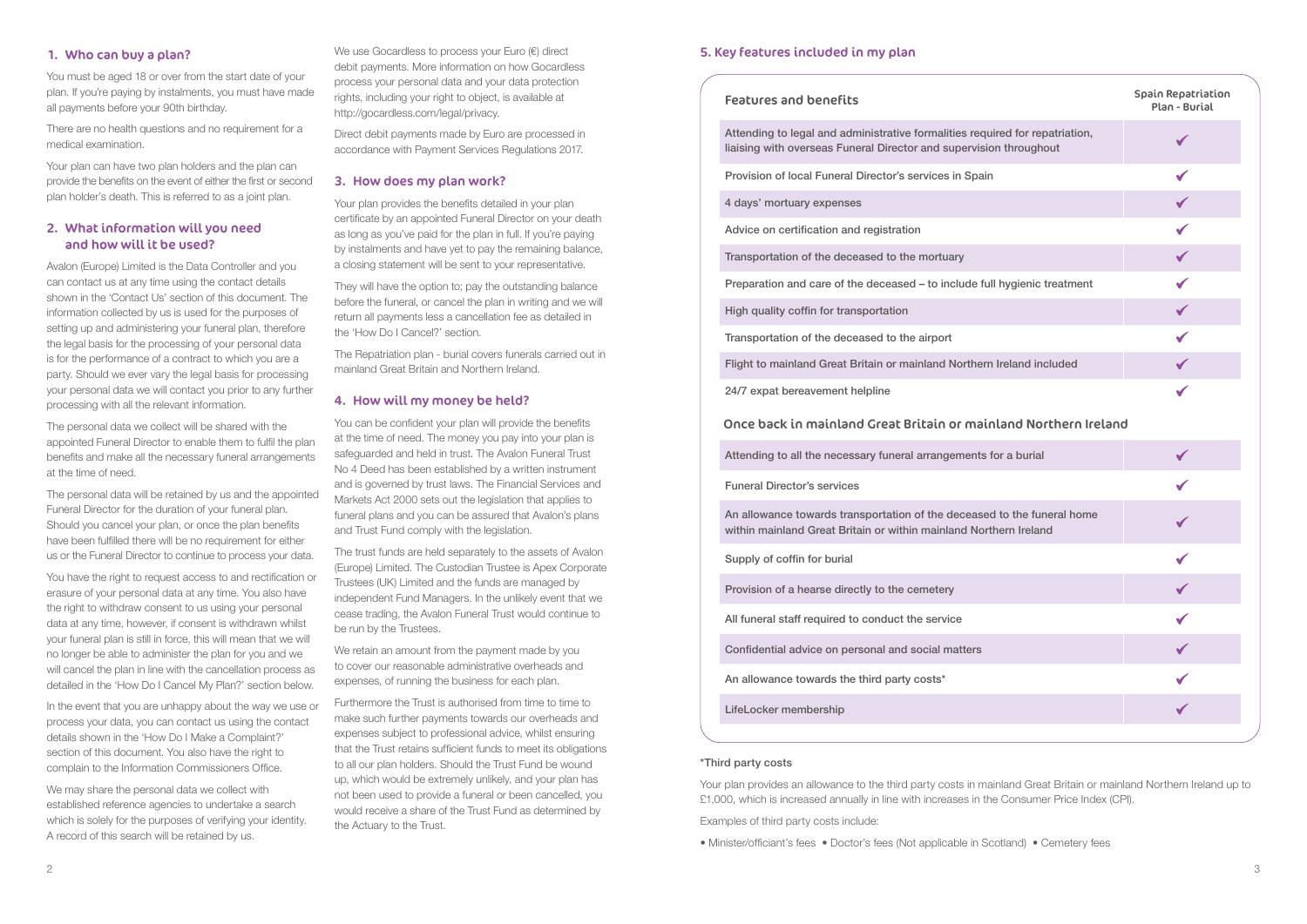# 6. What's included in my plan?

To find all the details, read your plan documentation, ask your local advisor or our customer services team.

The cost of your funeral will be made up of two types of fees:

- 1) Funeral Director Services which cover all the essential elements of your funeral. No matter how much these services increase in the future, your plan secures them at no extra cost to you or your representatives.
- 2) Disbursements costs. Disbursements are the third party costs associated with the funeral, such as cemetery fees, medical certificate or Ministers fees (if applicable).

# Our Repatriation plan - burial includes transportation to mainland UK or mainland Northern Ireland for a burial funeral.

- A wake/catering
- Obituary notices
- Flowers
- Memorial caskets
- Burial plot
- Preparation of existing burial plot
- Headstone/memorial

- Your plan includes unlimited transportation within mainland Spain (known as conveyance), so your body can be transported to the appointed Funeral Director.
- It also includes the cost of a flight to mainland Great Britain or mainland Northern Ireland
- On return to mainland Great Britain or Mainland Northern Ireland, your plan includes an allowance towards transportation to your Funeral Director. It also includes a disbursements contribution up to a pre-determined limit for burial (for Doctors, Minister/Celebrant, Cemetery fees). The contribution increases in line with the UK consumer Price Index (CPI) on the 1st July every year.

If paying by instalments over more than 18 months, an instalment charge of 6% per annum applies. You'll be told the total amount you'll pay when you buy the plan.

#### Will I pay a deposit?

You can make a record of any personal requests, such as music, dress code and personal themes you may like at your funeral using the Personal Requests Form. Please keep this form safe with your plan documentation for your family or friends to pass on to the appointed Funeral Director at the time of need, but they cannot be guaranteed.

Your plan will provide the benefits detailed in your plan certificate once it's been paid in full. If you die before all instalments have been paid, your representative will have the option to pay the balance outstanding before the funeral, or cancel the plan in writing and we'll return all payments less a cancellation fee as detailed in the 'How Do I Cancel?' section.

# 7. What's not included in my plan?

There may be extra charges at the time of your funeral for other items that aren't covered by your plan. For example:

> It's important that you contact us as soon as you encounter difficulties with the instalments. You'll have 60 days to reinstate your plan by re-commencing the instalments.

Your plan doesn't provide the plan benefits in countries where we don't operate.

> If you choose to do this, we may conduct a plan review of the current price of your plan and instalments made to date. This may lead to an increase in the payment amount or the instalment term of your plan. We'll discuss this with you at the time.

If your representative requests another Funeral Director at the time of need, there may be additional charges for them to pay.

# 8. How do I pay?

You can pay for your plan in one of three ways:

1. In full with a lump sum payment

2. In instalments within 18 months

3. In instalments over more than 18 months

If you do this, you'll then have two options; you can reduce the number of instalments left to pay, or carry on paying over the same number of instalments. We'll reduce the instalments to reflect the lower balance.

Yes, if you're paying by instalments you'll pay a deposit to set up your plan, this will be deducted from the total amount and reduce your monthly payments.

#### How can I pay and when will I be entitled to my plan?

#### Paying in full

You can pay in full by cheque, direct bank transfer, credit or debit card.

#### Paying in instalments within 18 months

You'll pay over a period of up to 18 months. A deposit will be paid at outset and the remaining balance will be split over the term. The monthly instalments will be paid by Direct Debit and no instalment charges apply.

#### Paying by instalments over more than 18 months

You'll pay over a period of time with the cost of your plan split over the term. You'll pay the instalments (including instalment charge of 6% per year) by a monthly Direct Debit.

#### What if I miss a payment?

If you choose not to recommence payments, the monies held (less the cancellation fee) will, at the time of need, be paid to your appointed Funeral Director as a contribution towards their fees or to your representative. In either instance, there is no obligation by us to fulfil your plan.

#### When will my instalments be collected?

We'll collect instalments monthly by Direct Debit on the 15th of each month. If this payment date is on a weekend or on a bank holiday, we'll collect the instalment just after that date.

The details showing on your bank statement for these payments will be GC Avalon Europe SL.

# Can I make one-off payments to pay off my plan more quickly?

Yes, that's not a problem. You can make one-off extra payments on any instalment plan at any time to reduce your balance, or pay the plan in full.

You can also request a Conversion Statement at any time to show your outstanding balance. If this is paid in full then all future instalment charges from the next instalment date will be waived.

# 9. How do I make changes?

You may want to make changes to your plan. If so, you can contact us using the details in the 'Contact Us' section.

## Can I pay over a longer period?

| Your plan<br>payment method                | To make the changes                                                                                                                                                                                        |
|--------------------------------------------|------------------------------------------------------------------------------------------------------------------------------------------------------------------------------------------------------------|
| Instalments of<br>up to 18 months          | You can pay over a longer period.<br>If you want to pay over a longer<br>period than 18 months, you'll<br>need to change to instalments<br>over the term of your plan.<br>See the 'How Do I Pay?' section. |
| Instalments<br>over more than<br>18 months | You can pay over a longer period.<br>The 6% instalment charge would<br>be applicable from the plan<br>purchase date.                                                                                       |

## Can I pay over a shorter period?

| Your plan<br>payment method                | To make the changes                                                                                                                                                                                                                                                                                                                   |
|--------------------------------------------|---------------------------------------------------------------------------------------------------------------------------------------------------------------------------------------------------------------------------------------------------------------------------------------------------------------------------------------|
| <b>Fully-paid plans</b>                    | This isn't relevant to fully-paid plans                                                                                                                                                                                                                                                                                               |
| Instalments of<br>up to 18 months          | You can pay over a shorter period.<br>You can repay your plan at any<br>time within the 18 month term<br>either by paying a lump sum or<br>making extra ad hoc payments.                                                                                                                                                              |
| Instalments<br>over more than<br>18 months | You can pay over a shorter period.<br>You can reduce the period that<br>you pay for your plan.<br>You can increase your monthly<br>payments to reduce the payment<br>term. This will mean that the plan<br>will be paid in full quicker than<br>the original term and as a<br>result will reduce the amount<br>of instalment charges. |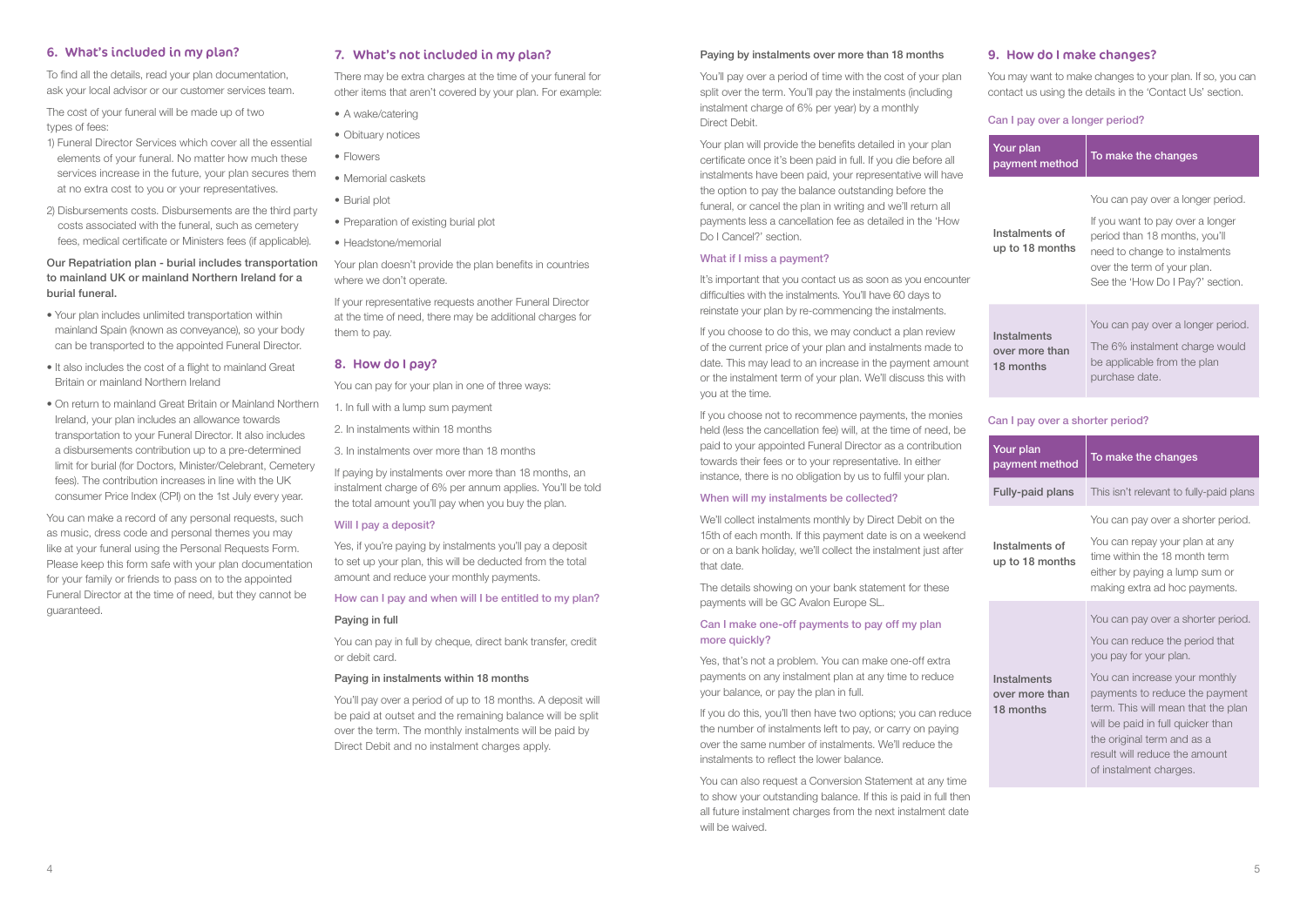#### Can I transfer my plan to someone else?

Yes, you can gift your fully paid plan at any time, or at someone's time of need. The same terms will apply as if the plan was used by the original plan holder. It will provide the benefits detailed on your plan certificate to the person you're gifting it to once it's been paid in full.

If you're paying by instalments and the time of need occurs before they have all been paid, a closing statement will be given to your representative. They'll have the option to pay the balance outstanding before the funeral, or cancel the plan in writing and we'll return all payments less a cancellation fee as detailed in the 'How Do I Cancel?' section.

If you move, get in touch so we can appoint another Funeral Director that is closer to your new place of residence. Let us know before the time of need and this will be done free of charge.

#### How can I change my personal details?

Let us know if you change your name, address or bank details, or anything else that may affect your plan.

We work with two contracted, reputable, independent Funeral Directors to fulfil the funeral arrangements in the future. They will be detailed on your plan certificate.

If you move to the UK or one of the European countries that we operate in, contact us so that we can issue a plan certificate with your new address and appoint a Funeral Director in that country, should death occur abroad.

If you decide to move back to the UK permanently and no longer require repatriation, you can amend your plan to one of our UK plans.

If you move to a country where we don't operate, or we can't find a Funeral Director in the area you've moved to, the plan benefits will not be available in that country and we will cancel your plan and refund the monies paid, less the cancellation fee. See the 'How Do I Cancel?' section.

**a** By email: customercontact@avalonsl.es

#### How is my Spanish Funeral Director appointed?

In writing to us at: Avalon Europe SL, Calle Albatera 1-68, Urb La Finca, 03169 Algorfa, Alicante, España

If the plan is not enacted at the time of need, your representative can choose to cancel the plan and receive a refund of all monies paid into the plan, less the cancellation fee which is €495.

#### Can I choose my UK Funeral Director?

We have an extensive UK-wide network of local, independent and reputable Funeral Directors we work with and we will allocate your plan to one of our professional and trusted Funeral Directors. If you have a preferred Funeral Director in mind that we don't currently have a relationship with, we will approach them on your behalf to accept your plan. If it is not possible to place your plan with your preferred Funeral Director, we will suggest an alternative from our UK-wide network.

In writing to us at: Avalon Europe SL, Calle Albatera 1-68, Urb La Finca, 03169 Algorfa, Alicante, España

Or you can phone us on: Avalon Customer Services +34 966 799 070

#### What happens if the Funeral Director goes out of business?

Don't worry, we'll reallocate your plan to a new Funeral Director free of charge and this won't affect your plan in any way.

### 10. How do I cancel?

#### Within 30 days of the start date

However you pay, you can cancel your plan within 30 days of the start date without giving any reason and receive a full refund.

#### After 30 days of the start date

However you pay, you can cancel your plan at any time. If you cancel after 30 days of the start date, we'll refund all monies paid into the plan, less the cancellation fee which is €495.

We will have no further obligation to fulfil your plan.

Please note, your plan is not an investment product and does not pay interest on money refunded.

Cancellation of your plan must be in writing and you can do this by using the details below to get in touch.

Or you can phone us first on: Avalon Customer Services +34 966 799 070

Following your written notification to cancel your plan, you would expect to receive your refund within 30 days.

#### Our right to cancel your plan

We can cancel your plan if:

- We're not able to carry out what's included in your plan due to circumstances beyond our control.
- If we're unable to provide the funeral in your chosen location. We'll refund all monies paid into the plan, less the cancellation fee which is €495.
- You withdraw consent for us to continue processing your personal data. We'll refund all monies paid into the plan, less the cancellation fee which is €495.

# 11. How do I make a complaint?

Complaints should be made:



compliance@avalon-trustee.co.uk



We'll be in touch within 7 working days and aim to resolve your concerns within 30 days whenever this is reasonably possible.